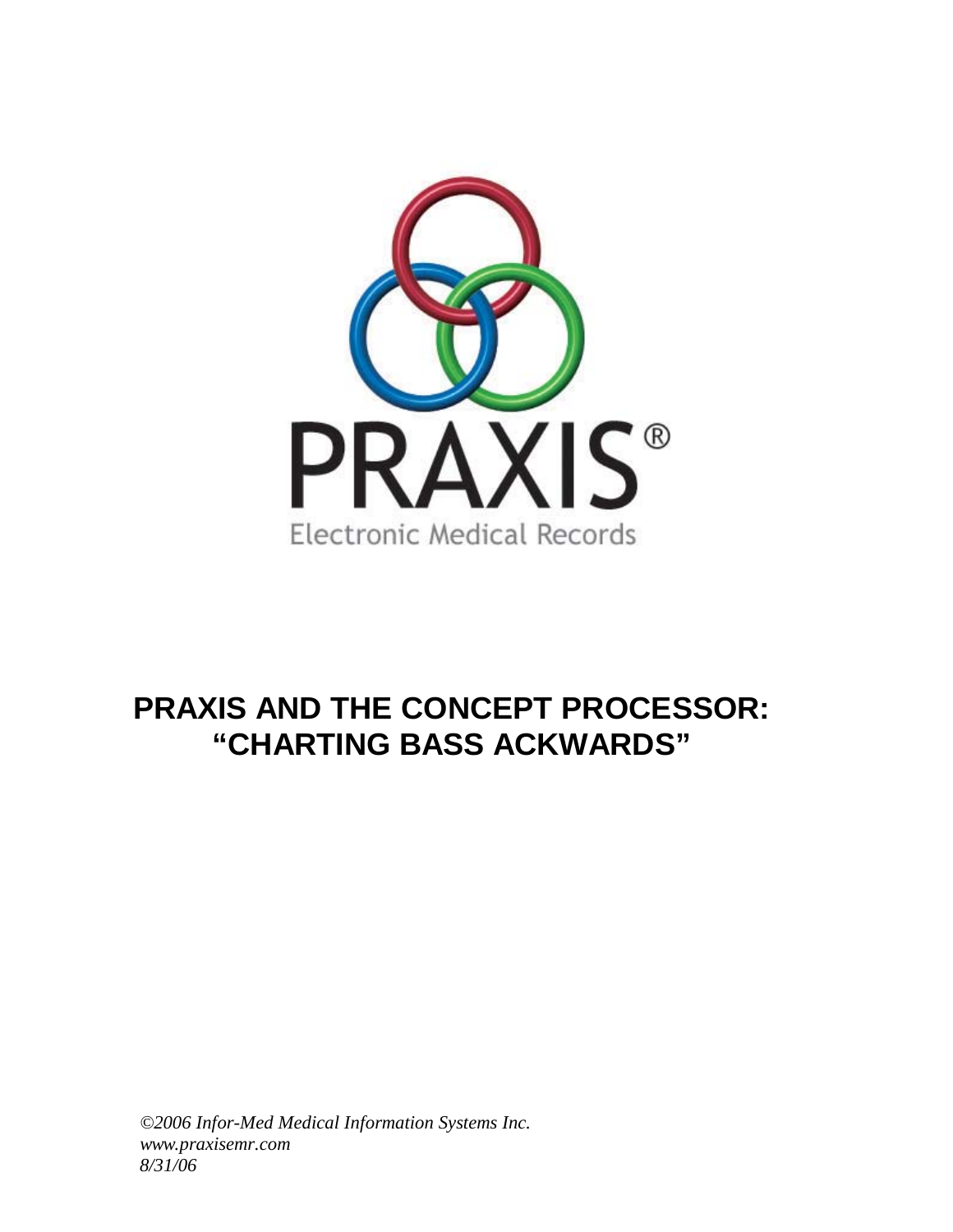

**PRAXIS® AND THE CONCEPT PROCESSOR: "CHARTING BASS ACKWARDS"** *By Clayton Reynolds, MD, FACP, FACPE[1](#page-1-0)*

## **Introduction**

The arrival of Praxis ® in the offices of a few early adopter physicians in 1994 heralded the use of concept processor technology in the construction of the medical record. Concept processing is a radically different way of handling medically related information or "cases." It contrasts sharply with our traditional approach, wherein the medical record has been constructed in a linear fashion: by hand‐writing in earlier years and by typewriter, transcriptionist, and word processor in more recent eras.

Note our use of the word "linear." The traditional doctor performed a "history and physical," obtaining almost all the information directly from the patient or relative. Then the write‐up was accomplished by hand. The write‐up was more a series of notes or reminders to the doctor. It was generally not scrutinized by other people or agencies. Throughout the 1960's the SOAP note began to take its current place as the structure for the doctor's manually recorded medical record entries. The information was entered in the same sequence every time: subjective, objective, assessment and plan. As technology evolved, dictation to an audio tape allowed more rapid recording of the details of the case, leaving the actual medical record entry to be constructed by the transcriptionist.

Over the past 18 years, he has served on the quality assurance and utilization review committees of all four hospitals in his area. For many years he was physician advisor in utilization review at two of those hospitals. He is a consultant for The Medical Board of California and The American Medical Forensic Specialists. He has served on IMCARE's quality *improvement network, in constructing protocols for mammography, allergies and seizure disorders.*

*He has lectured extensively on Utilization Management and The Future of Health Care.*

<u> Andreas Andreas Andreas Andreas Andreas Andreas Andreas Andreas Andreas Andreas Andreas Andreas Andreas Andr</u>

*He has attended many courses on quality assurance, quality management, quality improvement and performance* improvement. He is board certified with the American Board of Quality Assurance and Utilization Management and with the American Board of Medical Management. He has achieved fellowship status in The American College of *Physicians, The Royal College of Physicians and Surgeons of Canada, and The American College of Physician Executives.*

A strong believer in the idea that quality principles should be built into our computer systems, without intruding on the provider's ability and right to practice in an individual style, he recognized that Praxis® would do just that. He therefore undertook to be one of the first beta testers for Praxis® at its inception in 1992. He is a content developer for *PrimeTime Medical Software, Inc.* 

Previous articles on the electronic medical record and its role in quality improvement have been published in *Physicians and Computers and LACMA Physician.*

<span id="page-1-0"></span><sup>&</sup>lt;sup>1</sup> The author, Clayton L. Reynolds MD, FACP, FACPE, is Chief of Ambulatory Care at High Desert Hospital in Lancaster, California. He is a member of the Quality Council and the Utilization Management committees and is Chair of the Quality Management committee. In addition to his medical management duties, he practices part-time in *primary care and his original specialty of endocrinology.*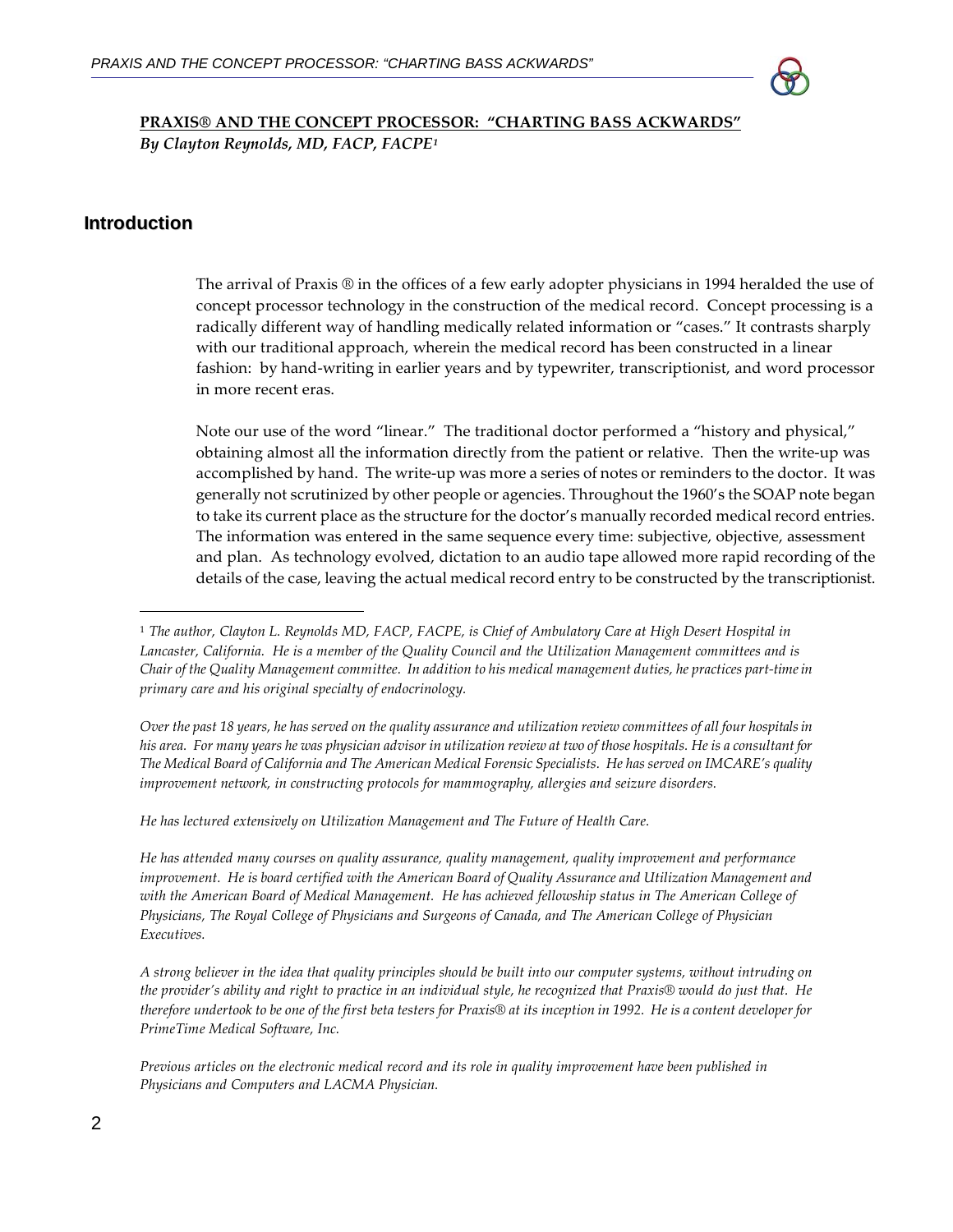

Dictation allowed more information to be recorded, since speaking is more rapid than writing. Then along came the computer with word processing. Whole paragraphs could be copied and pasted from one case to the next. Efficiency improved and more information was available for review by the original doctor or whoever else had access to the medical record.

Nevertheless, the technique of constructing the medical record did not change. Every patient with a new problem became a case that was written or dictated as if it were a new and entirely unique one. Many cases had extremely personal and unique information embedded. For example, the write-up might start with these words: "This 32 year old man came to see me today for back pain. It occurred while he was getting off his lawn mower last Saturday. A previous episode had occurred 14 years ago when he was living in Seattle." Such write-ups did not lend themselves to replication to other patients' charts, no matter how similar the problems may have been from a medical management point of view.

Every case in theory had the following components: history of present illness, personal history, family history, past medical history, social and environmental history, surgical history, review of systems, physical examination, assessment with differential diagnosis and plan. Every case was recorded in the same linear fashion. Every case had information embedded in it that reflected and memorialized the relationship of the patient to the condition or diagnosis. Many cases had information embedded in them that reflected and memorialized the relationship of the patient to the doctor. This was "relationship charting." It was impossible for the doctor to state to the transcriptionist: "Find a case with *pharyngitis* as the *diagnosis* or *assessment* and repeat that write‐ up here, but change the medication to erythromycin and have the patient come back in two days instead of three." Any case with *pharyngitis* as the *diagnosis* or *assessment* undoubtedly had relationship‐oriented information that would have to be expunged before the write‐up could be transferred to the new case. During medical training, the doctor had learned that each patient was a person, each patient was unique and each write-up had to reflect those tenets. The doctor may as well write or dictate a new case. And that is what happened, hundreds or thousands of times over, during a doctor's professional career.

The use of Praxis necessitates a paradigm shift in the way we view medical cases and their write‐up or charting. Every "first of its kind" case that presents itself to the healthcare provider (the intellectual heir to the doctor of previous times) is written in Praxis using the traditional linear fashion. Any identical or similar case that presents thereafter can be constructed (after the history and physical have been performed) by selecting the closest previous case and using it in toto as the current write‐up or using it with minor modifications. The case can be recalled by its Objective elements, its Assessment elements or its Plan elements. Because concept processing allows charting of medical cases in this manner, it appears that Praxis can do charting "backwards," or, to use a vernacular phrase, "bass ackwards."

The task of the write-up of a case is to embed within the medical record as much relevant information as possible, in the most efficient manner possible. Praxis can recognize the uniqueness of each case while allowing charting by "task" as well as by "relationship." In this paper we shall show that charting by task is better than charting by relationship.

For this to happen, the modern healthcare provider must make the paradigm shift required before attempting to harness the power of the concept processor.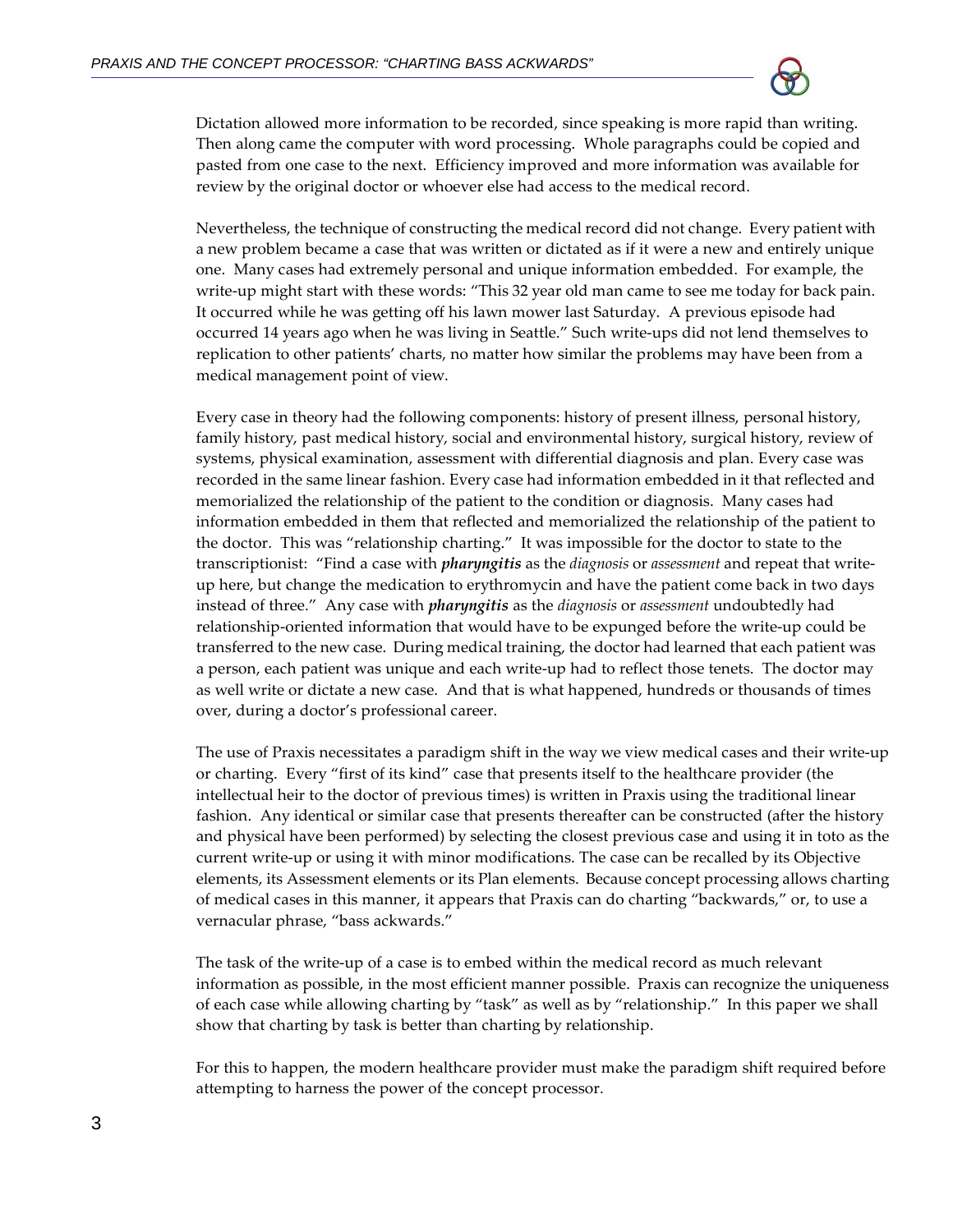

#### **Relationship-oriented versus Task-oriented Charting**

The concept processor, with Praxis® as its only example extant, allows both relationship-oriented charting and task‐oriented charting. The way of thinking that underlies the development and use of the concept processor departs radically from the attitudes and ideas we absorbed during our years of medical training. Our formative years did not prepare us for several changes that have taken place within the past 20 years.

Our professors and teachers did not foresee the role of third party payers, the rise in the incidence of medical malpractice litigation, and the emergence of legislation to prevent, detect and prosecute fraud and abuse. Nor could they have foreseen the consequence of these changes: the vast amount of time the healthcare practitioner would spend in documentation.

The decision by Praxis's users to document by task rather than by relationship will result in best use of the computer technology now available and best documentation of medically‐relevant information.

The concept processor works best by task‐oriented charting. It can swing the balance in favor of the provider. As one Praxis user wisely stated: "A software war is being waged for control of the healthcare industry. It is being fought between medical insurance companies and providers. Insurance companies have been winning because they have better software." We can put an addendum that: "Insurance companies have been winning because we providers have allowed them to win."

Currently several thousand healthcare providers are using Praxis. Many others have requested demo disks or have the program on trial basis and are trying to decide whether to purchase it. If Praxis's task‐oriented method feels natural and you are comfortable with it, you do not need to change your habits. If, however, Praxis does not appear natural and comfortable, it is time to re‐ evaluate your charting habits. You may be using the relationship approach to charting. This will bring you into conflict with the way in which Praxis works. Please read on and, if this analysis proves correct, consider changing your approach.

You are first and foremost a healer. Documentation of your cases should first of all allow you to be a healer. You should also use documentation to obtain compensation for your work, to protect you from the cost of malpractice claims settlement and to keep the regulatory agency wolves away from your door. Actually, there is no way to prevent malpractice claims from being filed. There is no way to keep regulatory agencies from perusing your charts for elements of fraud and abuse. But the proper use of Praxis will make it far less likely that you will lose a malpractice case or get fined for allegations of fraud and abuse.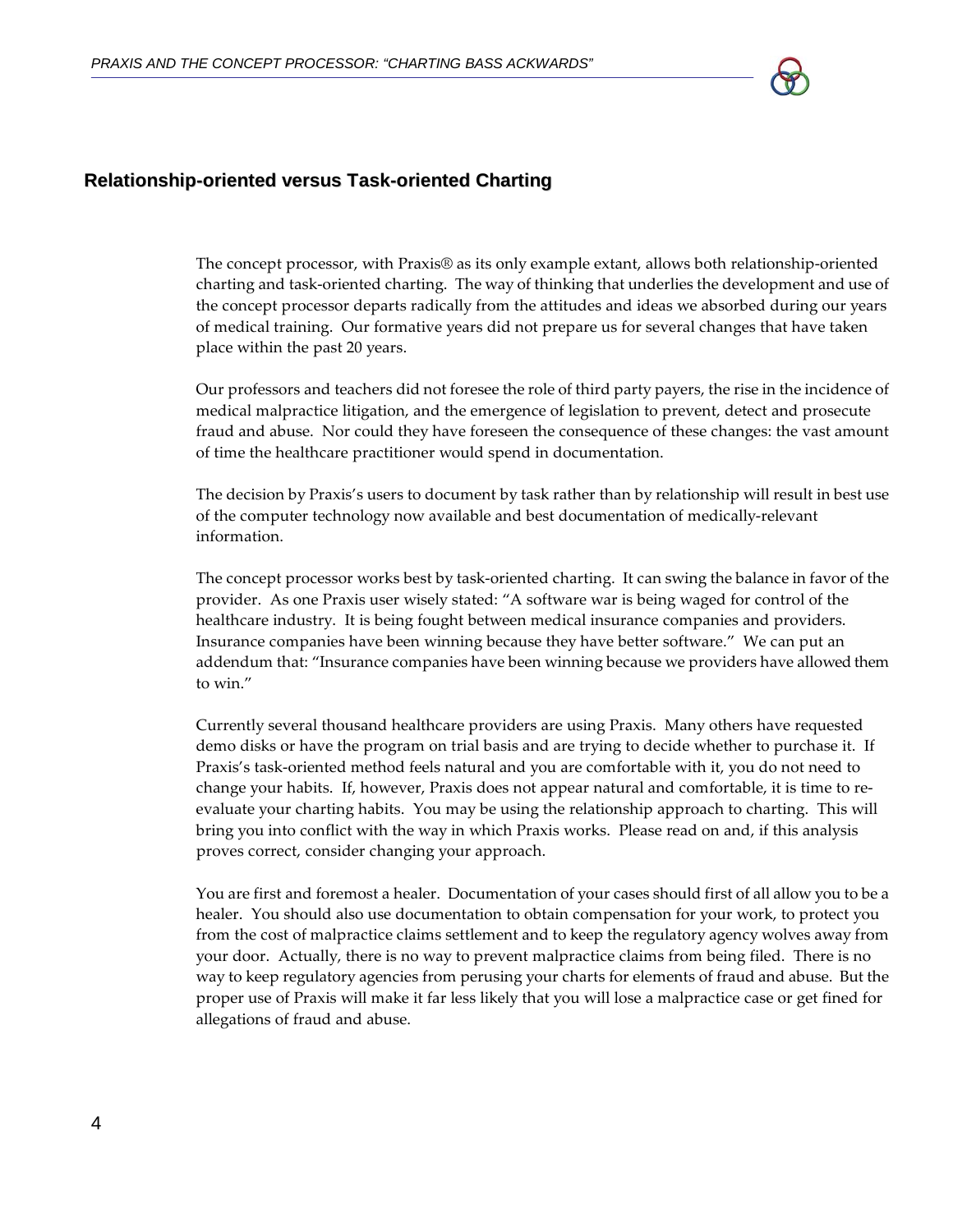

Praxis does not work well with the old linear charting paradigm. If you try to use it in that fashion, you will become frustrated and waste the power of the concept processor. Take some time to rethink your current charting habits.

We have seen two different approaches to the write-up of cases by Praxis users. The two groups of users follow the two different paradigms: task‐oriented and relationship‐oriented. The former take to Praxis "like a duck to water." The latter get frustrated and declare Praxis to be "even worse than templates." The two groups are not segregated by specialty or other conditions of practice. They appear to be divided by their theoretical orientation to the medical record.

# **Defining the Relationship Approach**

The healthcare provider who sits in front of a patient during a visit for a new problem and records verbatim everything related by the patient or relative is using the relationship school approach. This is the classical approach. It has not been questioned as a paradigm during its one hundred years of existence. In fact, since it was the only approach available until the advent of the concept processor, we should not have expected anyone to question its appropriateness or efficiency. All healthcare providers have been taught that way.

The relationship method has several corollaries.

The first is that every case is new and unique. And indeed it is to the student, whether medical, nurse practitioner or physician assistant.

The second is that medicine is a science and its practitioner is an unbiased and objective observer. The observer should make objective notes of what the patient has said. The observer should make objective notes of what the physical examination revealed.

The third is that the practitioner cannot and should not arrive at a diagnosis until all the "objective" information is at hand. The method allows no preconceived notions of what is wrong with the patient.

The fourth is the assumption that every case should be recorded differently‐ a unique record for each unique case. The focus is on the patient and the patient's relationship to the observer and to the rest of the world. The differential diagnosis leads to the plan of management, unique for each patient and problem.

The relationship method leads to such write-ups as the following. "Ms. Jones is a 56 year old female whose dog, Fido, died last month. The patient began to complain of headaches. She reported these repeatedly to her husband, Jim, to whom she has been married for 3 years (her first husband died accidentally five years ago). Jim finally told her to get a check‐up so she made an appointment to see me. She found my name in the Yellow Pages and checked with her neighbor, who is also a patient of mine. Her neighbor gave a good recommendation on my behalf."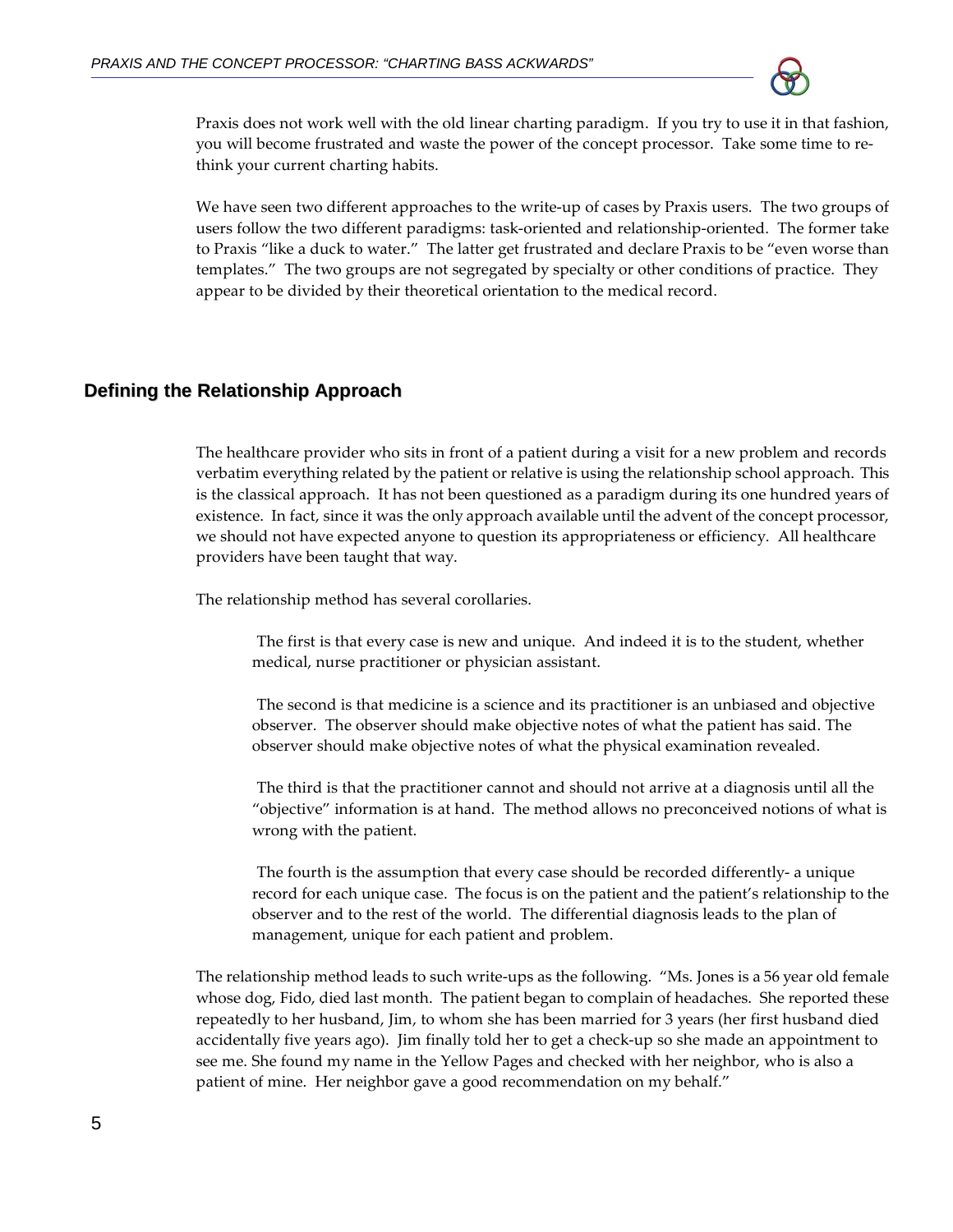

A write‐up built entirely on the relationship model clearly demonstrates that the provider was very sympathetic and certainly listened to what the patient had to say. As we shall show, however, the time taken to produce such documentation over and over again should be better spent in the new method of working inherent in concept processing.

As they progress in their professional work, most practitioners of the healing arts progress from verbatim to selective recording. They gain experience and unconsciously become selective in their questioning and in their recording of information. Their experience allows them to take short-cuts without shortchanging the patient. They recognize patterns in disease presentation. They maintain their relationship with the patient but they perform their charting based on the tasks they have to perform. They are ready for Praxis.

Some other professionals do not make the transition to task‐oriented documentation. They continue under the assumptions inherent in relationship‐oriented charting. Their records do not succinctly explain the clinical problem to themselves or to other readers. They do not help the practitioners to practice better medicine. They do not protect against medical malpractice loss. They do not increase compensation for all the hard work and meticulous attention to detail. The worst aspect of relationship‐oriented charting is the amount of time is steals from the busy life of the healthcare provider. That time could have been better spent with the patient or with other patients, expanding the provider's role in the practice of medicine. We are in favor of sympathetic listening and a real‐ time, meaningful relationship with all our patients. We submit, however, that the relationship with the write‐up is not included in the relationship with the patient. Be sympathetic and empathetic with the patient but record your findings with the task‐oriented method exemplified by Praxis.

#### **Defining the Task-oriented Approach**

Let us state a radical notion right here: *The diagnosis has much less to do with what is wrong with the patient than it has to do with what you think is wrong with the patient.*

The practice of medicine is more an art than it is a science, although its modern underpinnings are indeed scientific. Of course, we could not practice medicine as effectively as we do, nor could we effect as many cures as we can, if it were not for our scientific background. Yet it is a common and correct observation that no two doctors practice medicine the same way, the reliance on "community standards of care" notwithstanding.

Over some years of time the medical practitioner reaches a comfort zone in the practice of this art. With experience a Gestalt forms for the practice of medicine. Take the instance of a seasoned practitioner and a medical student who interview and examine the same patient. There are two observers and one patient and theoretically one set of diagnoses. The seasoned practitioner takes only five or ten minutes to discern as much information or more than a medical student can in two hours. Each will probably list a different major diagnosis. They will certainly have different elements in their Plan. The difference obviously is between the practitioner and the student, since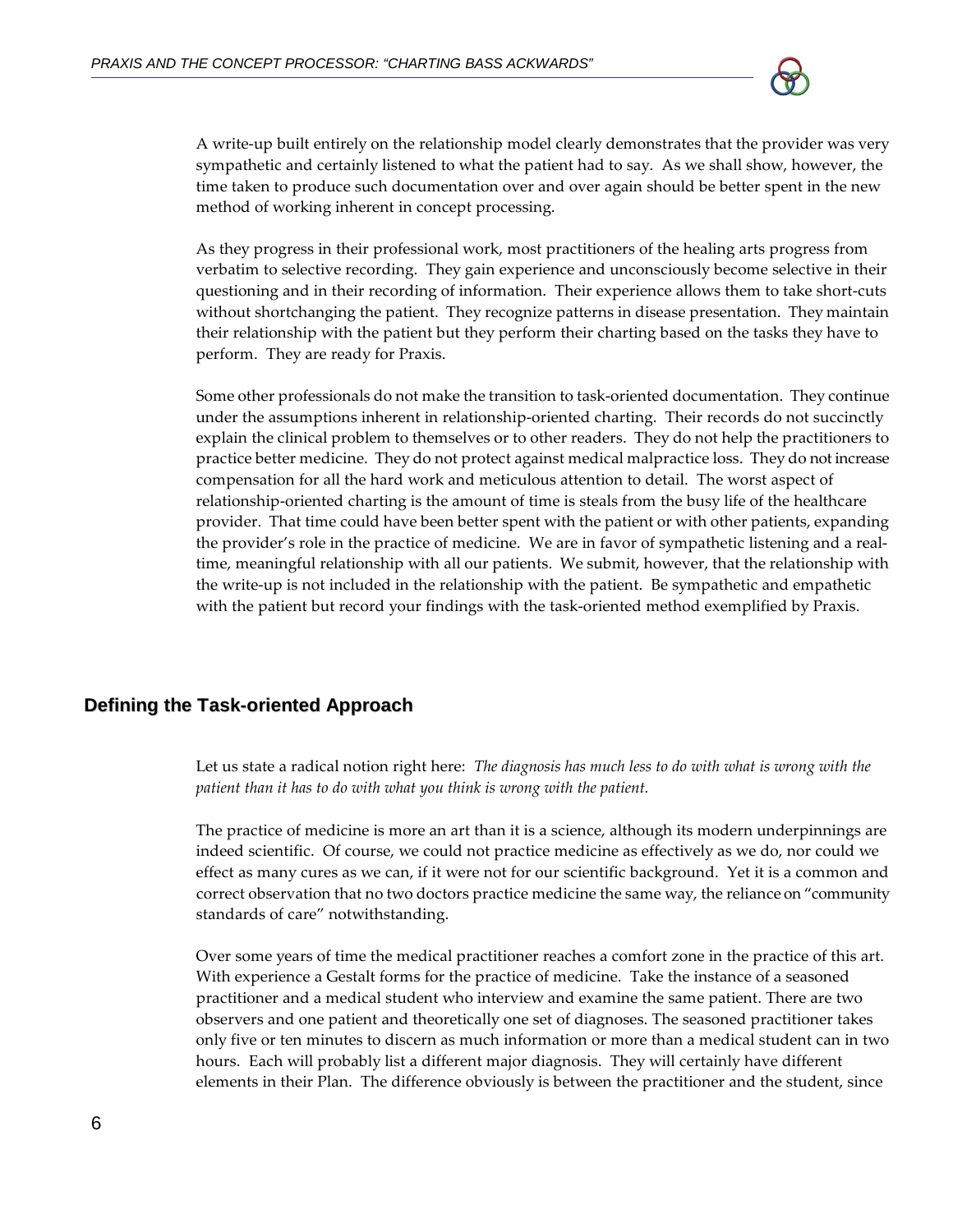

the patient and their medical problems are the same, regardless of the observer. The plan of management is likely to be more extensive when the student does the write‐up but is not as likely to be as cost-effective in further defining the patient's problems and their status. The practitioner will probably have thought of as many possibilities in the differential diagnosis, but will have discarded many of them because of previous experience with similar cases.

Recently a writer contended that a computer program set up to arrive at medical diagnoses given certain clinical data would outdo any clinician and hence practice better medicine, because *it would produce a longer list of differential diagnoses*! Those of us who have practiced the art of medicine for some years realize that the shorter list is usually the more beneficial. We keep in the back of our minds the rare or less likely diseases, to be sought only after we exclude the more likely candidates.

Our point here is that if everything is so objective (as in the scientific method), then the write‐up has to be done in the familiar linear fashion: Subjective, Objective, Assessment and Plan. You can't possibly start with the Assessment or the Plan. Or can't you? Why not focus on the tasks at hand rather than on the relationship with the patient and the chart?

In fact that is what you as a seasoned clinician have probably been doing all along, but you may not have been charting that way. Think about the process that you go through. You have been trained to ask directed questions or you figured it out for yourself, when random questions produced random answers. You have made diagnoses on the fly, as you elicited symptoms and signs. In frequently seen cases or in those for which the symptoms are almost pathognomonic, your arrival at the level of diagnosis may be almost instantaneous, such as when a patient presents with "severe right sided pain followed by blood in my urine." You likely have also returned to the subjective portion of the interview and questioned the patient based on an objective finding during the physical examination: an area of abdominal tenderness, for example. You have practiced in a non‐ scientific or artistic manner, all the while thinking that you were scientific through and through.

Examine some of your write-ups in light of what we have said. If you think in terms of tasks, which you probably do, learn to record your write‐ups in the same fashion. Praxis will help you make use of the concept processor technology to accomplish the goal of better documentation.

## **Defining the Kind of Information That Should be Charted**

While Praxis will improve your medical documentation, it will more importantly improve your medical practice. Every item you enter into Praxis should be selected to correspond with the patient in front of you and it should meet the following criteria. It serves to clarify your reason for making a particular diagnosis. It reminds you of the essential elements of the case in the future. Other healthcare providers can easily follow the description of the clinical events. It serves to protect you from medical malpractice liability. It supports your request for reimbursement at the appropriate rate. It optimizes the use of your time.

Given the reasoning above, we can answer the most crucial question about medical documentation: What kind of information should constitute the medical record by ending up in the chart?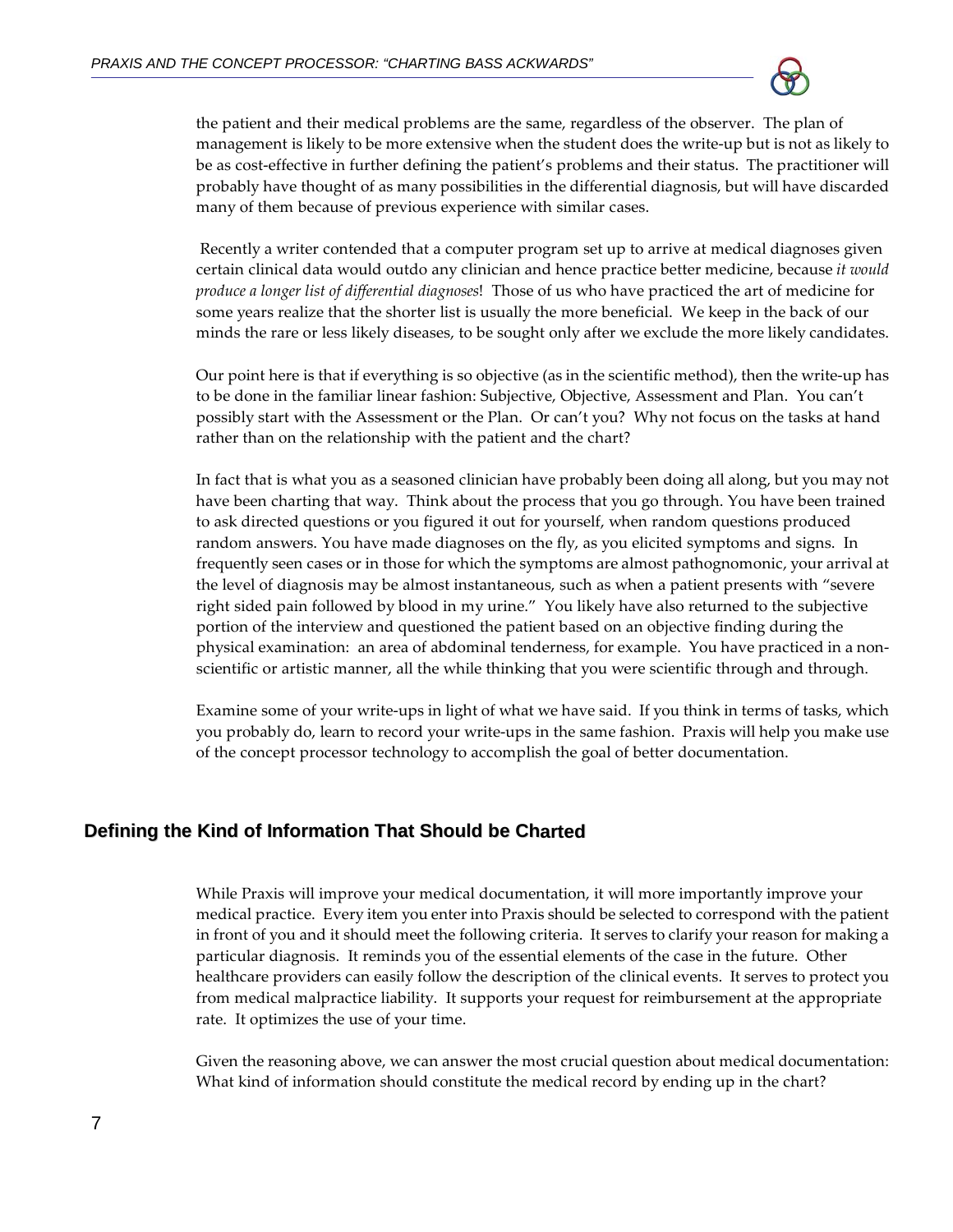

- 1. Clinically useful information. This would include the characteristics of a symptom, the relevant findings on physical examination, and the differential diagnosis.
- 2. Medico-legal information. This would include details of an accident in a Workers' Compensation case, for example.
- 3. Personal patient information. This would include the minimum amount of information required to remind you who the patient is.

Concern for the patient as an individual should be expressed, but one of the worst ways to express it is in the medical record. In taking time to record it, you are using valuable time that could be delegated elsewhere. You could spend a little more time with that very patient. You could be leaving the office or clinic much earlier each day with your medical chart documentation completed and with more time for yourself or your family.

# **The Superiority of Praxis's Task-oriented Approach to Charting**

Praxis charts bass ackwards because that's the way the healthcare practitioner comes to a diagnosis 99 % of the time. You listen to the chief complaint, watch the patient's demeanor, perform a brief examination and form a strong impression of what is wrong. You have made **your** diagnosis. You can then open Praxis to the nearest or most closely identical case, ask some more questions, and perform a directed physical examination. You do not have to complete the entire subjective portion and proceed to the objective. You build the case by confirming certain aspects with the patient.

Why is the Praxis method better than the way we were all taught? Because no matter how you arrive at your working diagnosis, the subjective portion is already laid out in your mind. You know what symptoms are usually associated with a particular diagnosis, such as **pharyngitis**. You probably have a case of **pharyngitis** already stored in Praxis, in task‐ oriented format, without the unnecessary verbiage of the relationship‐oriented approach. The concept processor is an efficient and unfailing extension of your mind. All you need to do is check some of your assumptions with your patient, make sure all the t's are crossed and the i's are dotted.

Suppose that, as you further talk with and examine the patient you elicit information that makes you change your mind (i.e. your working diagnosis). You've got Praxis open to **pharyngitis,** but now it seems more like **rhinitis with post‐nasal drip**, masquerading as pharyngitis. The concept processor is electronic. It's just a computer program. It will do as you command it. You haven't yet "saved" the case. There's no harm done. You simply cancel out of **pharyngitis** and open **rhinitis with post‐natal drip**. Proceed from there.